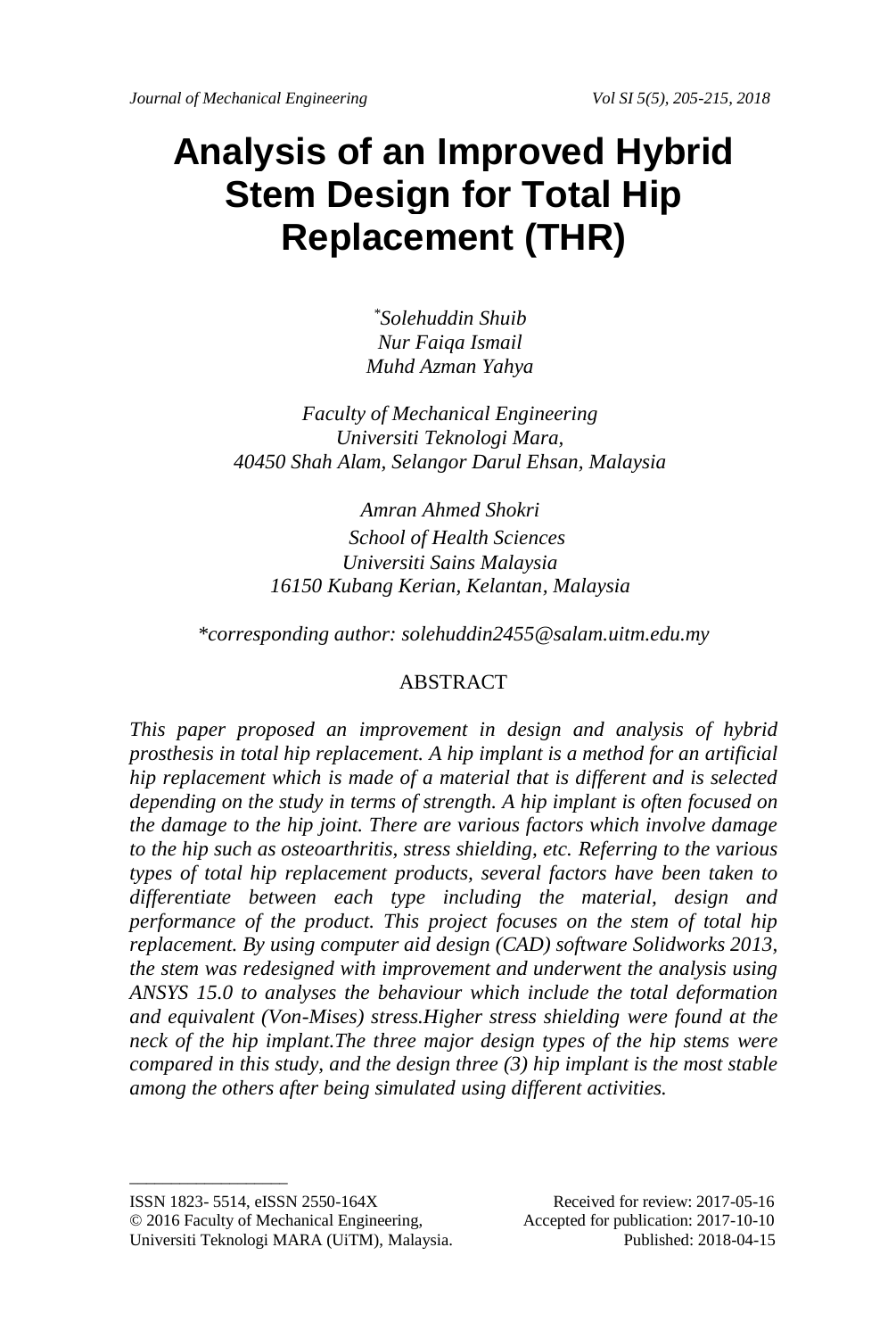*Solehuddin Shuib, et al.*

*Keywords: total hip replacement, cemented total hip replacement, uncemented total hip replacement, Hybrid prosthesis, Finite Element Analysis.*

### **Introduction**

Several diseases such as osteoarthritis, rheumatoid arthritis, post-traumatic arthritis, avascular necrosis and childhood hip have caused hip pain which leaves the patient to undergo total hip replacement surgery [9]. The lower limbs of the body are specialised for transmission of body weight and locomotive. The lower limb is divided into six parts of regions which are gluteal region, thigh or femoral region, knee region, leg region, ankle or taloctural region and foot region. The hip region overflies the hip joint and greater trochanter of the femur [2]. The head of the femur is spherical, smooth ancovered with articular cartilage [1].



The region that lies between gluteal, abdominal and perineal regions proximately and the knee region is called femoral region. The femur is the only bone in the thigh. The angle of convergence of the femora is a major factor in determining the femoral-tibial angle. In the general population of people without either genu valgum or genu varum, the femoral-tibial angle is about 175 degrees [2].

Total hip replacement has been termed as "Operation of Century" as it has revolutionised the treatment of a patient with advanced hip disorders. It is the removal of the hip joint part and replaces with artificial ball and socket [4]. Both cemented and uncemented hips can provide durable fixation. Better materials and design have allowed the use of large bearings, which provide an increased range of motion with enhanced stability and very low wear. Minimally invasive surgery limit soft tissue damage and facilitates accelerated discharge and rehabilitation. The surgeon will choose the type of THR design for the patient based on his or her age, body condition, activity level and budget. Artificial hip joint can easily last for 20-25 years. However, the hip implant may not last long for a patient that having more active lifestyle because it may end up with loosening or even failure that eventually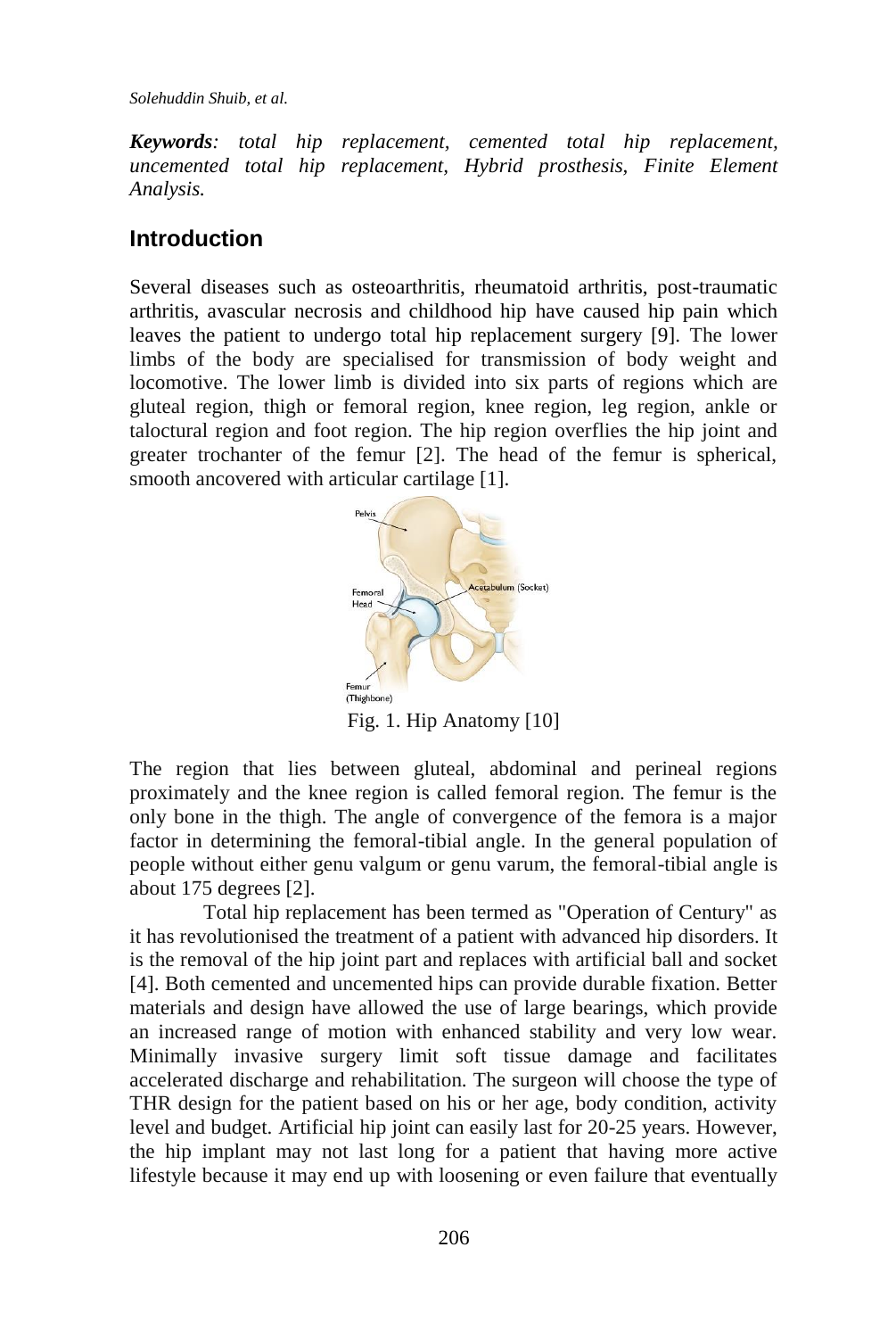requires revision surgery. The loosening or failure may relate to osteolysis or in some cases infection. Osteolysis is a biological reaction to the debris from the bearing surfaces of implant as they rub against each other during daily life activities. Infection of the prosthesis occurs in only a very small portion of patients [5-7], but this dreaded complication results in major immobility due to pain, immobility, failure and loss of prosthesis, reoperation, and in some cases loss of limb or life [8]. The osteolysis problems, on the other hand, may not cause loss of life but are still a major concern. It is notable that failure of prosthesis stems is a secondary event that follows stem loosening. Other factors that can promote stem loosening include bone resorption, degradation of bone cement, and unfavourable positioning of the prosthesis.

The total hip replacement comes in three types which are cemented, uncemented and hybrid. For cemented implant, a layer of cement is introduced between the stem and bone. This type of implant is usually used for elderly patients because the bone is less active to grow around the stem. So cement was used as an alternative solution to the problem. However, this type of implant have disadvantages where it will have loosening effect for long term use.

Uncemented implant or direct penetration use porous coating on the stem was introduced 20 years after that to avoid some drawback of cemented which are the possibility of loosening part and breaking off cemented particles. The bone will grow into the coating layer to create grip between the stem and bone or in another word it is called as osseointegration which has better outcomes for long-term fixation. Moreover, hybrid prosthesis act as uncemented but with more durability added to the features. This type of prosthesis consists of a cemented femoral component and an uncemented acetabular component.

Titanium was initially brought into surgeries in the 1950s in the wake of having been utilised as a part of dentistry for 10 years former. Titanium is viewed as the most biocompatible metal because of its imperviousness to corrosion from natural liquids, bio-idleness, limit for osseointegration, and high fatigue limit. These qualities are improved to make a perfect cell react. Titanium's capacity to withstand the real ruthless environment is a byproduct of the defensive oxide film that constructs naturally in the vicinity of oxygen. The oxide film is unequivocally followed, insoluble, and unnaturally impermeable, counteracting responses between the metal and the surrounding environment.

Mechanical scraped area of the titanium oxide film prompts an expanded rate of corrosion [11]. Titanium and its alloys are not insusceptible to corrosion when in the human body. Titanium alloys are defenceless to hydrogen assimilation which can impel precipitation of hydrides and cause embrittlement, prompting material failure [11]. Hydrogen embrittlement was seen as an in vivo system of corruption under fussing cleft corrosion conditions bringing about TiH arrangement, surface response and splitting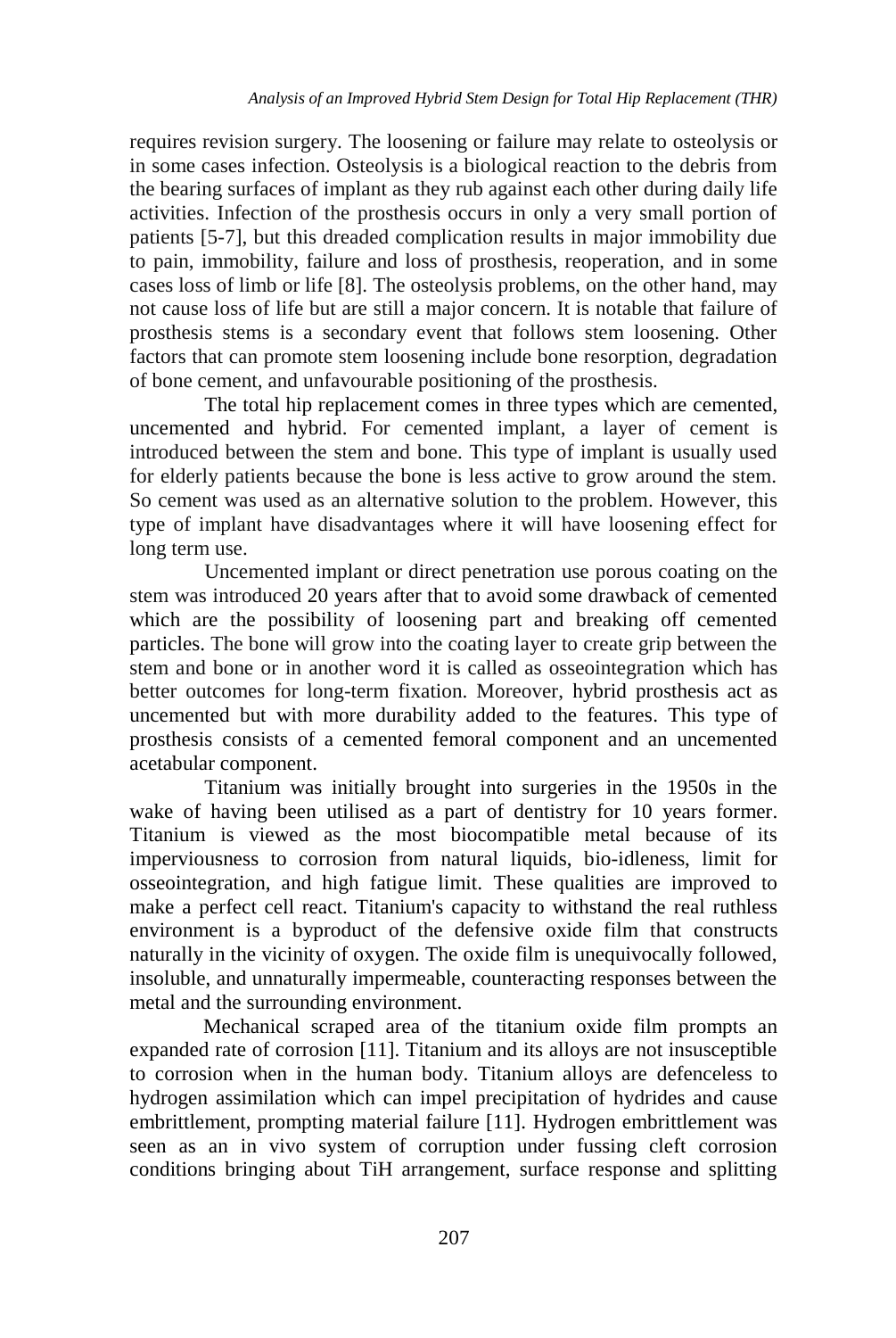*Solehuddin Shuib, et al.*

inside Ti/Ti measured body tapers [11]. Contemplating and testing titanium conduct in the body permit us to maintain a strategic distance from acts of neglect that would bring about a deadly breakdown in the insert, similar to the utilisation of dental items with high fluoride focus or substances equipped for bringing down the pH of the media around the insert.

# **Methodology**

In the first part of the study, the designing process was started by doing sketching on the stem to obtain the shape and dimension of the hip implant. From 2D drawing, 3D modelling was constructed in Solidworks Premium 2013. Modelling was started by drawing references axis of the stem. Ways of modelling take place using plane by plane sketching and transform into solid model by using lofted boss features. The stem of the prosthesis is designed to be a hybrid design. In this project, several features were combined to improve the characteristic of the stem. The first highlight is the stem has a collar. The collar acts to deliver stress on the bone and cement so that the stem does not penetrate trough the bone and cement. The second feature is the addition of sleeve on the stem. The sleeve or coating is useful for the cement to grip onto the stem. The neck part of the hip implant is improved as it is the main feature. The neck of this hybrid design has thicker in size which it will withstand more force or load exerted. Three designs were made at the beginning where the most efficient design was chosen to be the selected design. Each design were improvement from one another. The stem starts by the guardian line with 135 degrees to form the necking angle.





Fig. 2. Design 1 view Fig. 3. Design 2 view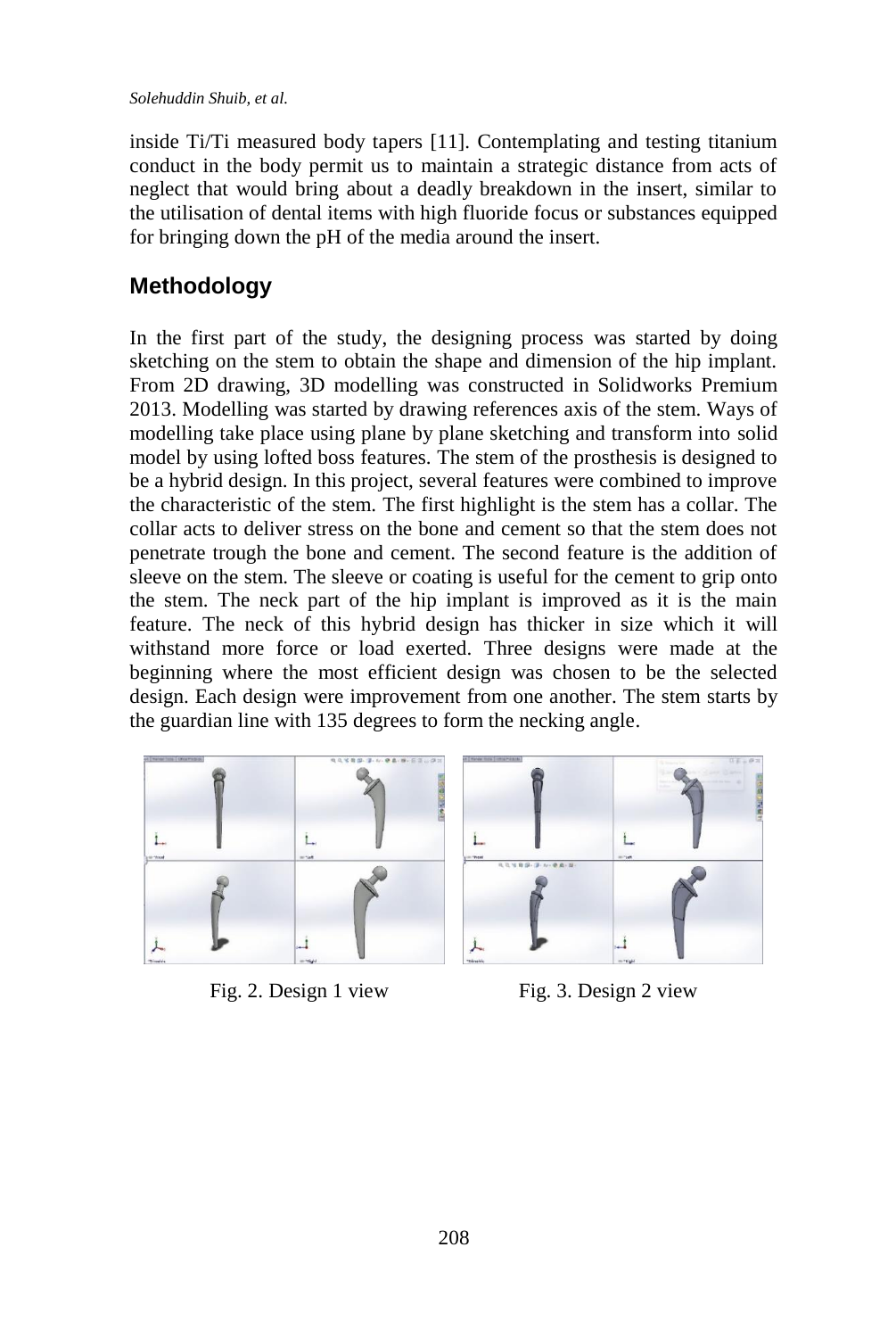

Fig. 4. Design 3 view

The first design of the hip implant is shown in Fig. 2. This design consists of collar feature. With 3 mm wider than the body and thickness of 3 mm, the collar feature lies between the body and the neck. The stem is also wider than the capital stem.

Next, the first design has been improved where the second design comes out with an additional feature at the stem. Fig. 3 shows a sleeve or coating layer existed halfway through the stem. The stem reinforced by adding coating layer on the body. This coating function is to grip the stem with the bone. Instead of normal stem design, with a coating layer, the durability of the total hip replacement can be longer. In this design, the coating covers almost 50% of the body from the centre up to the collar. The thickness of the coating is 1mm.

However, the major problem with this kind of application in total hip replacement is the neck. Therefore, the third design was made to improve on the necking part of the stem. The wider and stronger stem was considered in the third design. The neck is a dominant feature of the hip stem where the stress is distributed the most. In this hybrid design, the neck is improved by increasing the thickness. The radius of the neck is 10.31 mm and 15.01 mm in length as illustrated in Fig. 4. The curved part from the collar to the tip increases the strength at the section.

| Table 1. Material properties            |                       |                                            |                                                |                                          |                                    |  |
|-----------------------------------------|-----------------------|--------------------------------------------|------------------------------------------------|------------------------------------------|------------------------------------|--|
| <b>Material</b>                         | Poisson's<br>Ratio, v | <b>Tensile</b><br><b>Strength</b><br>(MPa) | <b>Compressive</b><br><b>Strength</b><br>(MPa) | <b>Shear</b><br><b>Strength</b><br>(MPa) | Young's<br><b>Modulus</b><br>(MPa) |  |
| Titanium<br><b>Ti-6A1-</b><br>4V (Ti41) | 0.3                   | 830                                        | 830                                            | 830                                      | 100 000                            |  |
| <b>PMMA</b><br>(cement)                 | 0.4                   | 21-31                                      | 144                                            | 30-41                                    | 2240                               |  |
| Bone                                    | 0.36                  | 167                                        | 121                                            | 68-84                                    | 16200                              |  |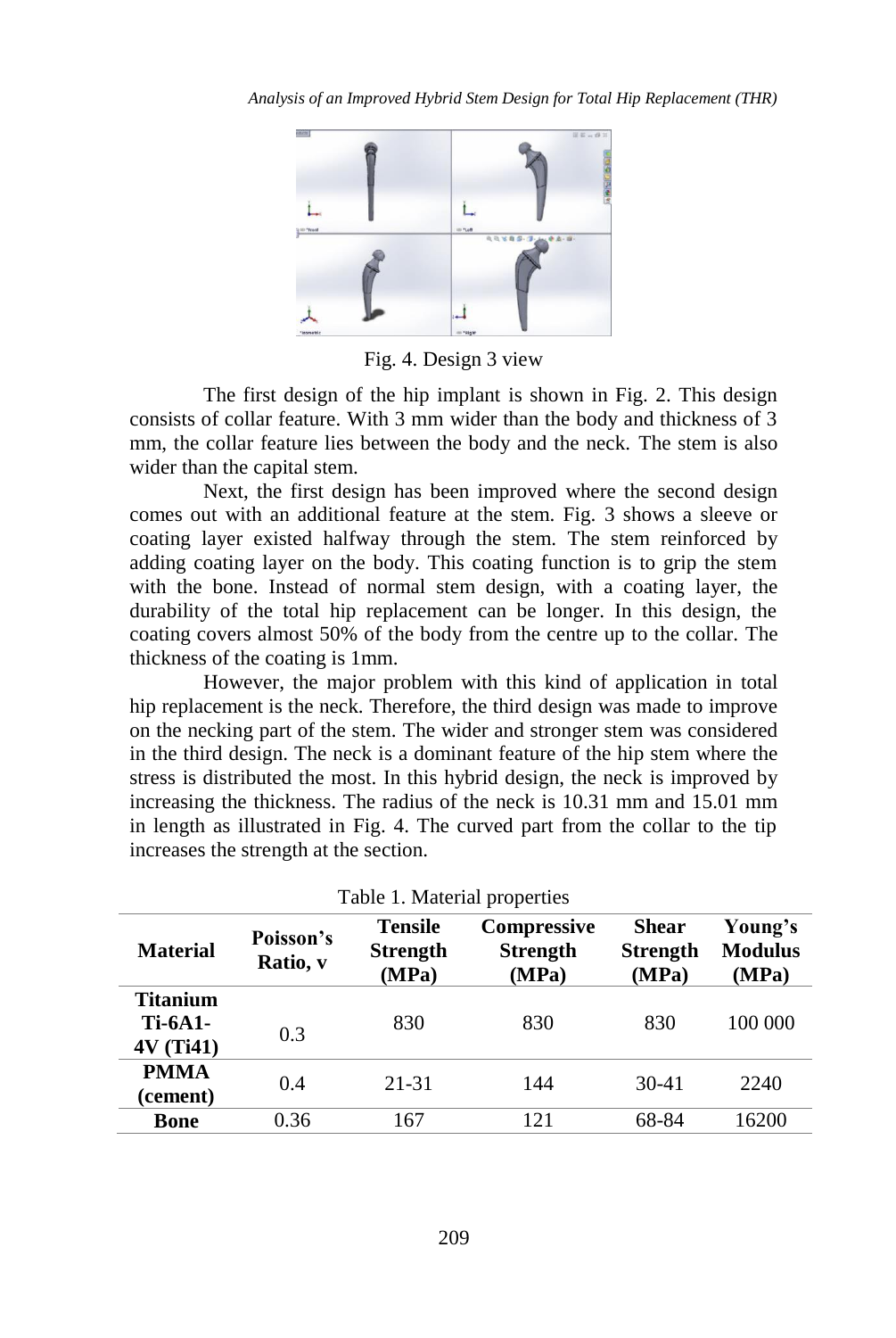Table 1 indicates the material properties of the three main component in the hybrid prosthesis. The stem used is made of titanium Ti-6A1-4V (Ti41) while the cement will use PMMA type and lastly the properties for the human bone. A normal femur model was used for the analysis. The femur model was downloaded in the .stp file from the GrabCAD.com website where thousands of models to be shared with others. The femur bone is cut into half from the centre to the top of the femur head. Then the femur head has been chopped off by the angle of the stem collar position. After inserting the stem into the femur bone, the gap between both parts is filled with cement. The material properties are applied to the parts in ANSYS 15.0.



Fig. 5. Cross section of analysis



Fig. 6. Loading and boundary setup condition

Fig. 5 shows the condition of the stem that needs to be setup before running the analysis. The setup for the analysis is by inserting the stem into the bone and reinforce with the cement to get the actual results. The material properties are shown in Table 1.

By referring to Fig. 6, R<sub>fh</sub> stands for femoral head resultant force where  $R_{gt}$  stands for greater trochanter resultant force. Both  $R_{fh}$  and  $R_{gt}$  are the forces that exerted on the stem and from the bone. In the analysis, the bottom part of the model is fixed. The force is in component  $F_y$  and  $F_z$ , while no force in  $F_x$  component. For example, as noticeable in Table 2, the resultant force at the femoral head from standing position is 1976 N downward and force from greater trochanter is 1240 N upwards.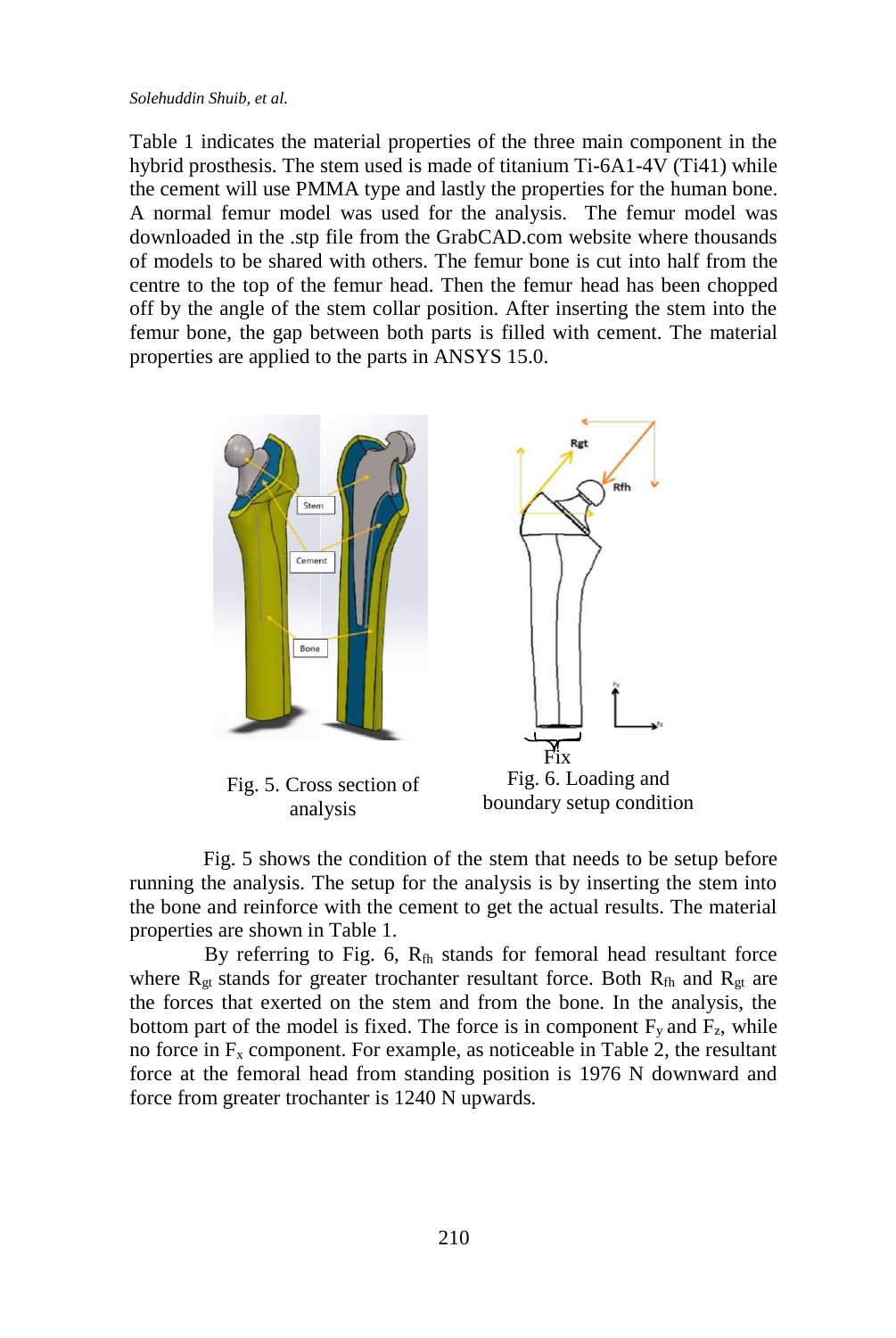| Type of          | Femoral head (N) |                 | Greater trochanter (N) |                |  |
|------------------|------------------|-----------------|------------------------|----------------|--|
| loading          | Resultant        | Component       | Resultant              | Component      |  |
| Single leg       |                  | $Fx = -269.7$   |                        | $Fx = 56.8$    |  |
| stance           | 1392             | $Fz = -270$     | 1056                   | $Fz = 267.38$  |  |
|                  |                  | $Fy = -1338.1$  |                        | $Fy = 1020.0$  |  |
|                  |                  | $Fx = 0$        |                        | $Fx = 0$       |  |
| <b>Standing</b>  | 1976             | $Fz = 927.6814$ | 1240                   | $Fz = 797.4$   |  |
|                  |                  | $Fy = -1744.7$  |                        | $Fy = 949.890$ |  |
|                  |                  | $Fx = 382.30$   |                        | $Fx = 65.66$   |  |
| Walking          | 2093             | $Fz = 339.47$   | 972.89                 | $Fz = -551.62$ |  |
|                  |                  | $Fy = -2029.58$ |                        | $Fy = 798.7$   |  |
|                  |                  | $Fx = 639.548$  |                        | $Fx = 282.24$  |  |
| <b>Stair</b>     | 2215.8           | $Fz = 378.97$   | 1115.3                 | $Fz = -686.98$ |  |
| climbing         |                  | $Fy = -2087.4$  |                        | $Fy = 832.02$  |  |
|                  |                  | $Fx = 0$        |                        | $Fx = 0$       |  |
| <b>Abduction</b> | 1158             | $Fz = -299.71$  | 351                    | $Fz = 48.85$   |  |
|                  |                  | $Fy = -1118.54$ |                        | $Fy = 347.54$  |  |
|                  |                  | $Fx = 0$        |                        | $Fx = 0$       |  |
| <b>Abduction</b> | 1548             | $Fz = 1283.35$  | 468                    | $Fz = -268.43$ |  |
| $\mathbf{2}$     |                  | $Fy = -865.631$ |                        | $Fy = 383.36$  |  |

Table 2: Load exerted on the model

## **RESULTS AND DISCUSSION**

The next part of this study was to benchmarking the model by comparing the result of analysis along the outer surface of the intact femur with the previous research [12]; hence, the boundary condition, geometry and loading used in the model were accepted when the result obtained were slightly same. Table 3 presents the results obtained from finite element analysis (FEA) for all three designs of the hip implant which have been compared with the Stryker hip implant result. The results are recorded in two parts, the first part is total displacement which is to observe how much displacement occurs on the stem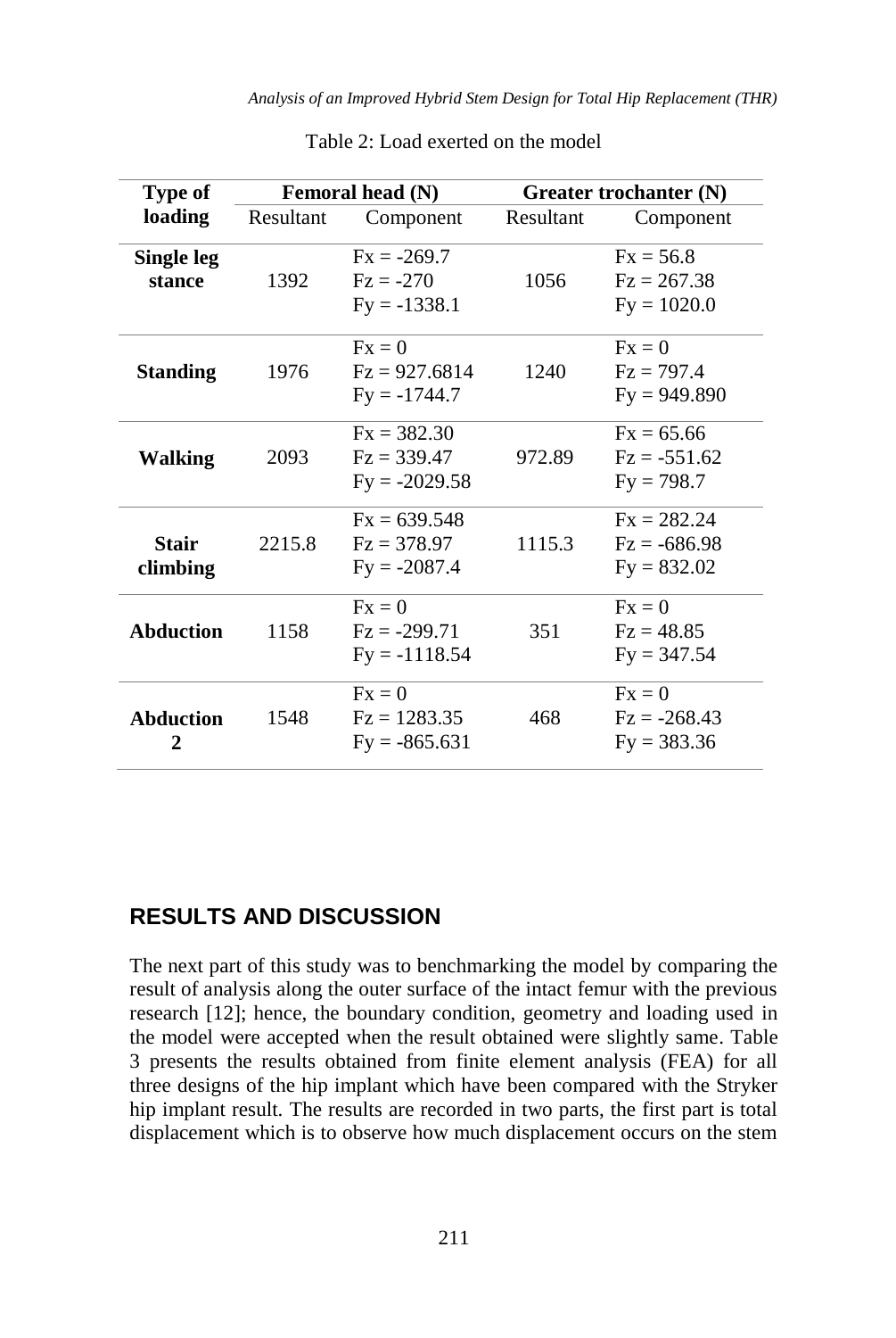and the second part is equivalent (Von-Mises) stress where the maximum stress can be detected.

| Model                     | Total<br><b>Displacement</b><br>(mm) | $\frac{6}{9}$ | <b>Equivalent</b><br>(Von-Mises)<br><b>Stress (MPa)</b> | $\frac{6}{9}$ |
|---------------------------|--------------------------------------|---------------|---------------------------------------------------------|---------------|
| Design 1                  | 0.6623                               | 18.6          | 158.29                                                  | 25.2          |
| Design 2                  | 0.5365                               | 34.1          | 137.10                                                  | 35.2          |
| Design 3                  | 0.4106                               | 49.5          | 115.38                                                  | 45.5          |
| <b>Stryker</b><br>(datum) | 0.8136                               |               | 211.60                                                  |               |

Table 3. Results of total displacement and equivalent (Von-Mises) stresses on design 1, 2, 3 and Stryker (datum).

For total displacement, design 3 has the least amount of deformation compared to the other designs with 0.4106 mm of deformation. It is 49.5% reduction from the Stryker hip implant design (datum). For design 1, only 18.6% less from the datum at 0.6623 mm followed by design 2 with 0.5365 mm or 34.1%. Reduction in total deformation essential to avoid long term effect to the users.

From the information of equivalent Von-Mises stress, the point of stress concentration can be discovered and used to determine critical part of the design. From the results, the most critical area for all stems is at the neck area. Among all the three designs, design 3 has the least amount of stress exerted on the stem which is 115.38 MPa or 45.5% reduction from the datum which result in 211.6 MPa. For design 1 and 2, both are marked with 158.29 MPa and 137.1 MPa each with the percentage of 25.2% and 35.2% respectively.

Overall, these results indicate that design 3 is the best design to be chosen as the selected design as the percentage of the results is the most stable among all the designs as it has improvement and more efficient compared to the datum design. Thus, design three (3) will be used for further analysis with details condition to be tested.

#### **Results on selected hybrid design through several conditions**

The design three (3) hip stem has undergone a further analysis which involves human activities which included standing, walking, one leg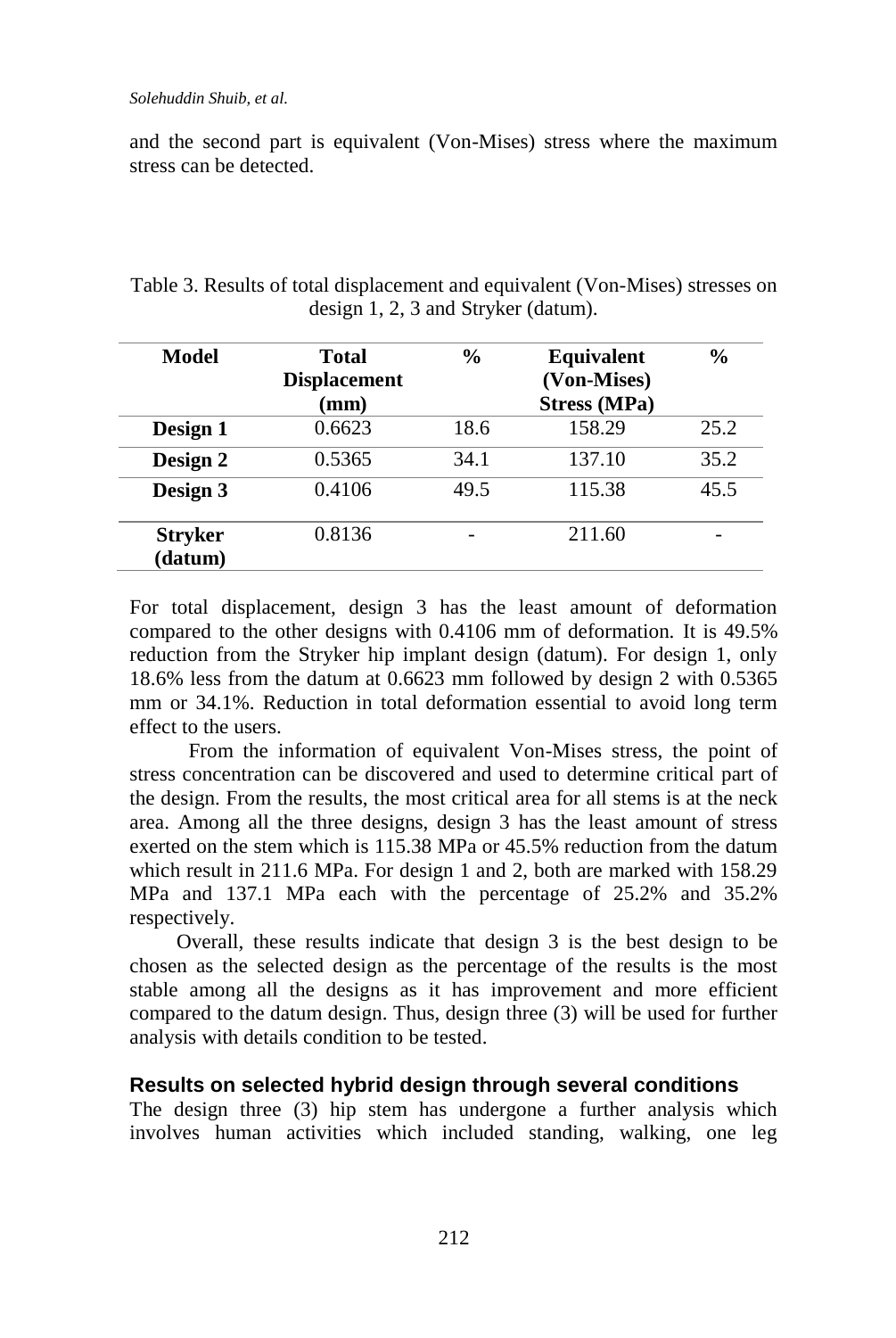standing, stair climbing, abduction 1 and abduction 2. The complete result is shown in Table 4.

| Gait               | <b>Total Deformation, mm</b> |        |      | <b>Equivalent (Von-Mises)</b> |        |      |
|--------------------|------------------------------|--------|------|-------------------------------|--------|------|
| Condition          |                              |        |      | stress, MPa                   |        |      |
|                    | Datum                        | Hybrid | $\%$ | Datum                         | Hybrid | $\%$ |
| <b>Standing</b>    | 0.8136                       | 0.4106 | 49.5 | 211.60                        | 115.38 | 45.5 |
| Single leg         | 3.7107                       | 2.2521 | 39.3 | 258.99                        | 98.34  | 62.0 |
| Walking            | 2.5849                       | 1.9155 | 25.9 | 274.59                        | 113.86 | 58.5 |
| Stair<br>climbing  | 3.8109                       | 3.0894 | 18.9 | 406.88                        | 161.42 | 60.3 |
| Abduction          | 1.6716                       | 1.2698 | 24.0 | 218.39                        | 70.013 | 67.9 |
| <b>Abduction 2</b> | 2.1439                       | 2.0993 | 2.1  | 80.199                        | 73.850 | 7.9  |

Table 4. Complete comparison data of Stryker (datum) versus the hybrid design

Standing condition was chosen as the main to be highlighted for the further analysis.



Fig. 7. Stryker (datum) equivalent (Von-Mises) stress

On the Stryker design, it has the most stress focused on the neck at 211.6 MPa as shown in the figure above. With the direction of force and the region of stress, the neck of the stem occurs tension for the datum as the region was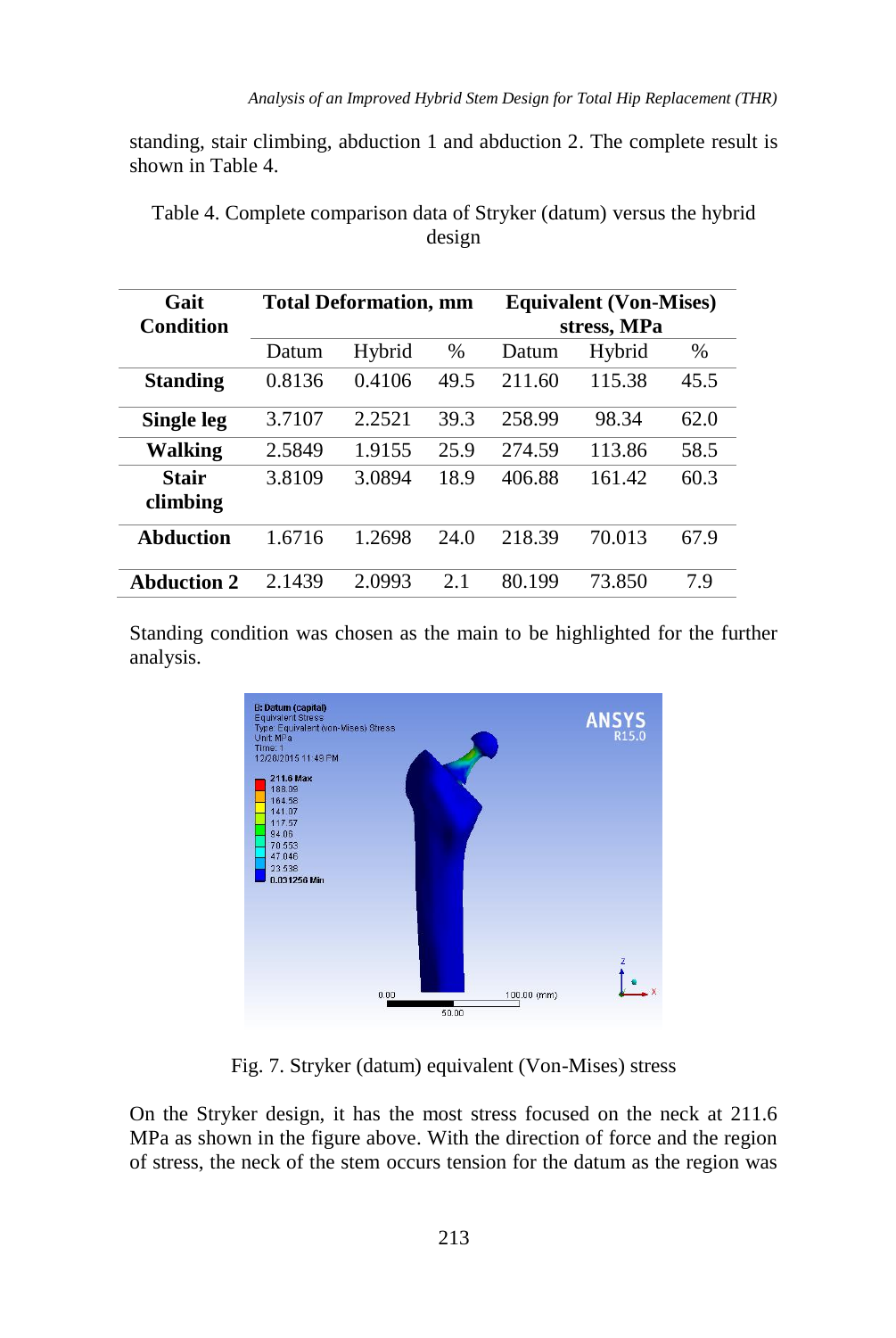*Solehuddin Shuib, et al.*

on the top of the neck. Hence, it shows this is where the most point of failure may occur.



Fig. 7. Design 3 total equivalent (Von-Mises) stress

For the least amount of stress recorded in design 3 with 115.38 MPa. By observing on Fig. 7, the maximum stress also acting on the neck same as the Stryker design stem but this design is gradually better than the Stryker (datum) design. Also, both analysis shows that the stress shielding is more focus on the front part of the neck of the hip implant.

# **Conclusion**

This project was undertaken to design a stem that can withstand the amount of load acting on several positions. Therefore, the stem must be able to provide better results from the chosen datum design. So an analysis on redesigned prosthesis for total hip replacement base on the strength and durability was done. The results of the analysis were compared between other types of the prosthesis of total hip replacement which in this study, the Stryker (datum) design was used. Mostly all the design have a critical point at the neck. To conclude the findings, the final designed stem, increase in strength about 50% from the datum design.

# **Acknowledgement**

The authors would like to thank the Research Management Institute (RMI) of Universiti Teknologi MARA (UiTM) and Ministry of Education, Malaysia for financial support and facilitating this project support to this study through